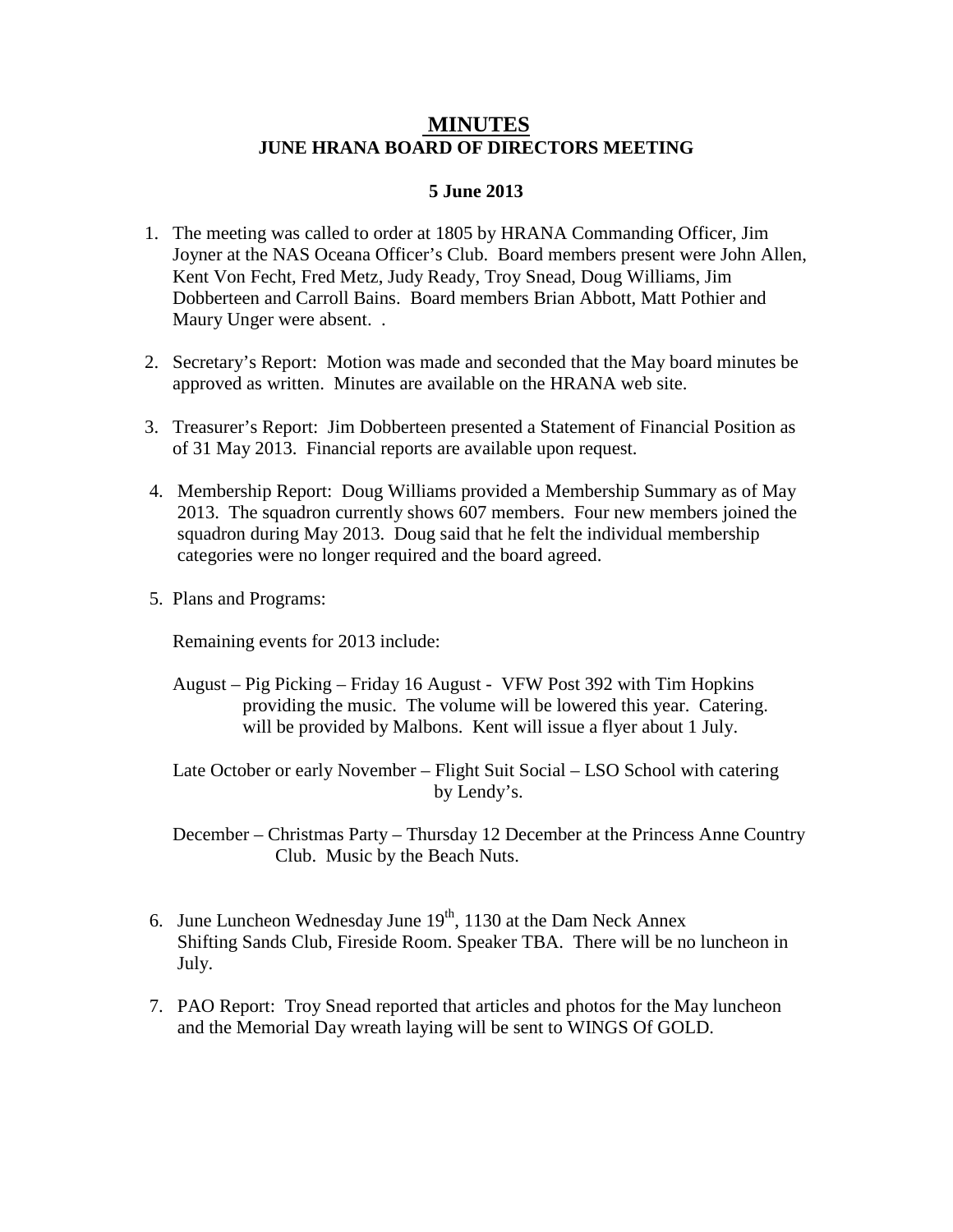8. Monument Report: The camera is working. The light problem has not been resolved and the lights are no longer covered by warranty. It will have to be determined how much it will cost to repair the lights.

Fred is investigating the cost of smaller flags as the size currently in use are quite expensive and do not last very long.

The Naval Airpower presentation will be shown three nights a week beginning in July. HRANA may be called upon to assist in updating the presentation.

A lengthy discussion was held concerning the placement of an Intruder tribute at the monument site. The Intruder Association wants to place these displays at the Naval Air Museum in Pensacola, Whidbey Island and at the Monument to Naval Aviation. There are some problems with the current rendition of the tribute. First of all, it will not stand up to the beach environment and exact location is also a problem. John Allen proposed that we continue to pursue the plan and the board agreed.

There may also be a problem with future statue cleanings. We need to find someone capable of that type of service or have the current service provider train someone else while he is still able.

9. Old Business:

Golf Tournament: Friday July  $12<sup>th</sup>$  at the Aero Pines Golf Course. The flyer is out We still need hole sponsors and prize donors. Two days after the meeting, Lurch proposed that HRANA provide a \$100 hole sponsorship. The board approved via email. The Charity Committee under Ron Stoops will be asked to submit a proposed list of charities to be considered for the golf proceeds. The board will then review the list and add or delete organizations as they see fit.

 NAS Oceana Summer Bus Tours: Kent reported that the first week of the tours has been cancelled due the bus needing repairs. Current status is a down arrow on the VIDs Board, BOCP (Bus Out of Commission for Parts). There are 14 returning tour guides. There were no responses to the email requesting new volunteers.

## 10. New Business:

VFW Board Member: VFW Post 392 will be invited to provide a member on the HRANA Board of Directors. The two organizations share many of the same goals and support the same charities and the VFW is more experienced and proficient at fund raising. This will also allow more opportunities for sharing events.

## 11. CO/XO Comments: None

12. Hot Wash Up: Nothing